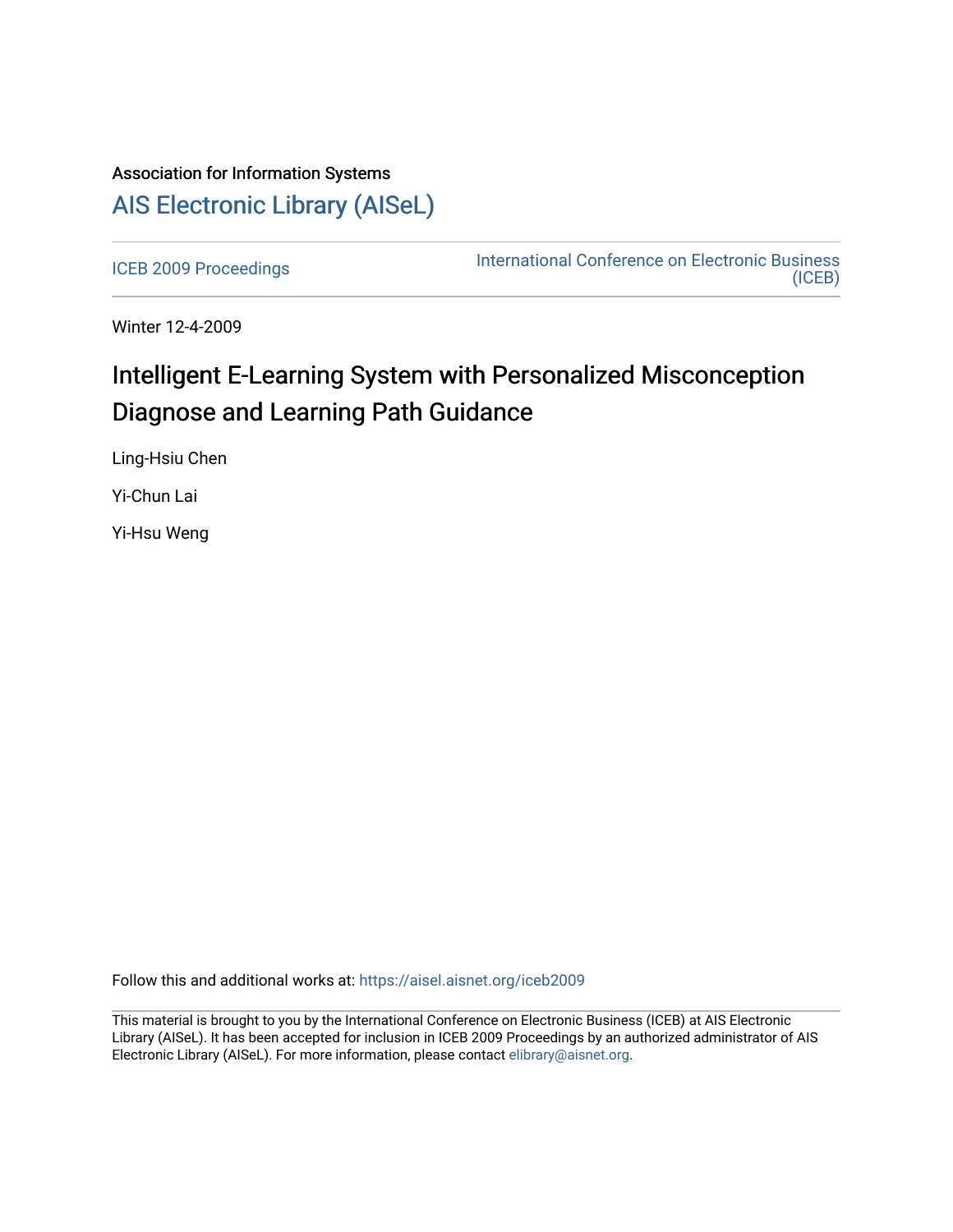# **INTELLIGENT E-LEARNING SYSTEM WITH PERSONALIZED MISCONCEPTION DIAGNOSE AND LEARNING PATH GUIDANCE**

Ling-Hsiu Chen<sup>1</sup>, Yi-Chun Lai<sup>2</sup>, and Yi-Hsu Weng<sup>3</sup> Department of Information Management Chaoyang University of Technology, Taiwan (R.O.C.)  $\frac{1}{\text{ling}(\text{Qcyut.edu.tw}; \frac{2}{59614612(\text{Qgmail.com}; \frac{3}{59714607(\text{Qcyut.edu.tw})})}{3}$ 

# **Abstract**

In recent years, to advances network technology, IT-enabled learning and support learning are important in on-line education. More learners obtain knowledge by the Web-Learning Instruction (WBI). Learners usually induce the problem of misconception and cognitive overload when they use Web-based learning system. At present, most of the studies in the on-line education either concentrate on the technological aspect (e.g. personalization technology development) or focus on adapting learner's interests or browsing behaviors, while, learner's ability and level of knowledge is neglected. Therefore, it is important to consider learner's ability while designing web-based learning system. This study developed an On-line Knowledge Diagnose System (OKDS) to diagnose learner's misconception and provide personalized remedial guidance that based on a graphic organizer technology - concept map. The results indicate that the OKDS can effectiveness enhance learners learner's learning performance and learner also has positive perception of OKDS.

**Keywords:** concept map, web-based learning system, personalization remedial learning guidance.

# **Introduction**

In decade years, as numerous web-based tutoring system have been developed, and many researches have tried to aid more efficient learning [1] [2] [4] [7] [9] [8] [11] [12] [13]. In order to aid more efficient learning, many powerful personalized and adaptive guidance mechanisms (i.e. adaptive presentation, adaptive guidance path support, curriculum arrangement, and artificial intelligence analysis of learner's solutions ) have been proposed to improve learner's learning performance [1] [2] [4] [8] [11] [12]. While, most personalization adaptive systems focus on learner's interests or browsing behaviors but neglect learner's ability and level of knowledge [8] [11]. Several researches proposed to consider learner's level of knowledge in designing adaptive learning system [1] [2] [4] [8]. One way to present learner's level of knowledge is to organize learner's knowledge structure by the technologic of concept map [3] [6] [10]. Concept map can both present the relationship between concepts and the order and degree of different characteristic (i.e. hierarchical structure or sequential specialization) among concepts. In addition, concept map is appropriated to present structure of knowledge and diagnose misconception.

The most common way to discover misconception is to compare the concepts difference between expert and novice. Therefore misconception exists either in the situation of the expert has but the novice without or the expert without but the novice has. Previous studies based on the teacher-center mode to diagnose and discover learner's misconceptions and learning barriers focus on the situation of expert has but novice without [2] [4]. While, they omitted other type of misconception that novice has but expert without. To understand learner's misconception completely and then provide individualized service this study develops an intelligent e-learning system based on student-center mode to diagnose learner's misconception and provide personalized remedial learning guidance to improve learner's learning performance.

# **System Architecture and Components**

To reach the completely misconception diagnose and provide remedial learning guidance, the study applied PHP to develop the Online Knowledge Diagnose System (OKDS) that based on the concept map model. The system architecture is shown in Figure 1. The OKDS includes six intelligent agents and three databases. The six intelligent agents are the learning interface agent, interface management agent, test questions management agent, pre-test process agent, post-test process agent and remedial learning path generate agent respectively. Three databases include the user account database, test questions database and misconception database.

The interface management agent and test questions management agent aims at providing a flexible managing interface. The system managers can use it to design the corresponding concept and weight of each test questions. The learning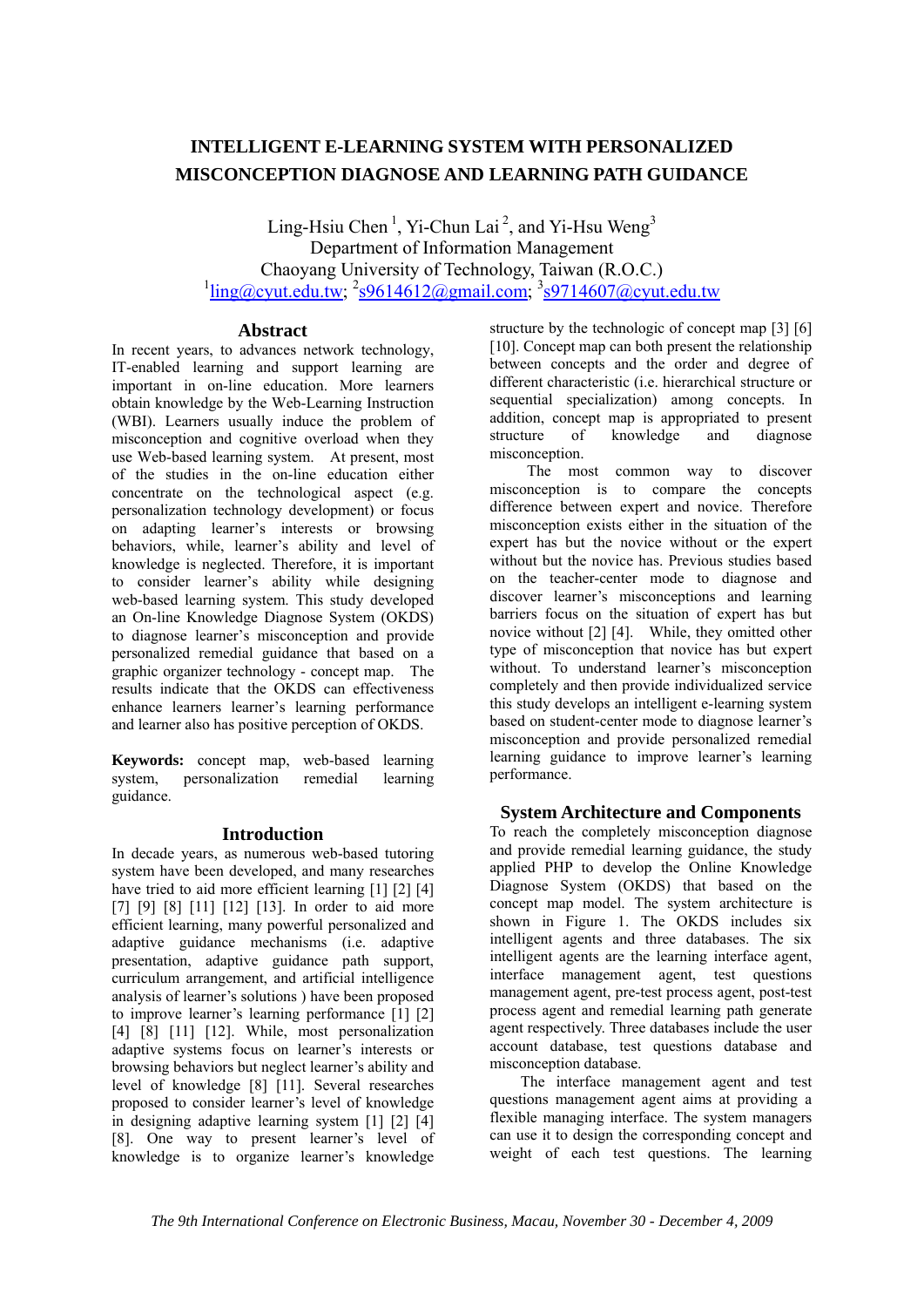interface agent aims at providing a flexible interface for learners to interact with the pre-test process agent, personalized remedial learning path generate agent and post-test process agent. The pre-test process agent aims to generate a test questions for the learner to determine the misconception of individual learner according to the diagnose results. In the meanwhile, the pre-test process agent will pass these misconceptions to the remedial learning path generate agent to establish personalized remedial learning path based on the proposed misconception diagnose approach. Moreover, the post-test process agent provides a final test while the learner finished the whole remedial learning process. The test questions management agent will provide a responsive test questions for individual learner. This agent also can aid system manager to create new test questions and course unit concepts, upload, delete or modify test questions from the test questions database.



 Figure 1: The System Architecture of the Online Knowledge Diagnose System (OKDS)

### **System Operation Procedures**

Based on the above-mentioned system architecture, the system operation procedures are briefly described as follows (the complete operation procedures as shown in Figure 2):

**Step 1-2:** The test questions and the structure of concept map of learning materials were constructed by teacher and system manager and stored in the test questions database. Next, the threshold of Correct Ratio (CR) for each concept was created by teacher.

**Step 3:** The students were assigned to either experiment group or control group:

- (1)Experiment group: This group of students was received grade, correct rate and personalized remedial learning path after they finished their pre-test process.
- (2)Control group: This group of students just received grade and correct rate when they finished their pre-test process.

**Step 4:** Teacher teaches the learning material in the traditional classroom.

**Step 5:** Students login the OKDS through the learning interface agent by the users' accounts. After a student login in the OKDS, the learning interface agent will check it whether his/her account be stored in the user account database.

**Step6-7:** If the student has already owned a registered account, the OKDS request the student to conduct pre-test, the result will transfer to the pre-test process agent.

**Step8:** The pre-test process agent analyzes the pre-test results and conveys the misconception database. Furthermore, the remedial learning path generate agent establishes personalized remedial learning according to the diagnose result stored in the misconception database. At the same time, the personalized remedial learning path generation agent submits a learning guidance to students for further remedial learning.

**Step9-11:** After, the students finished the entire remedial learning provided by the personalized remedial learning path generate agent, the post-test process agent generate a test question to the student for performing a post-test to evaluate the learning performance.

**Step12:** The students asked to finish satisfaction questionnaire.

**Step13:** The system mangers analyzed the results of pre-test, post-test and student's misconception information for teacher.



Figure 2: Flow Chart of Entirety Experiment

# **Research Approach**

# **Constructing the Structure Map of Conceptual Relationship of Subject Materials**

This study proposed a novel approach based on the Concept Map model. To construct the structure of conceptual relationship, the structure map can view a blueprint of overall key concepts as shown in (Figure 3). In Figure 3, the structure map includes stratum and priority of overall key concepts. This structure map can offer an overall concept relationship for each course unit and also provide a diagnosed based for each student's to understand student's learning status. For example, if a student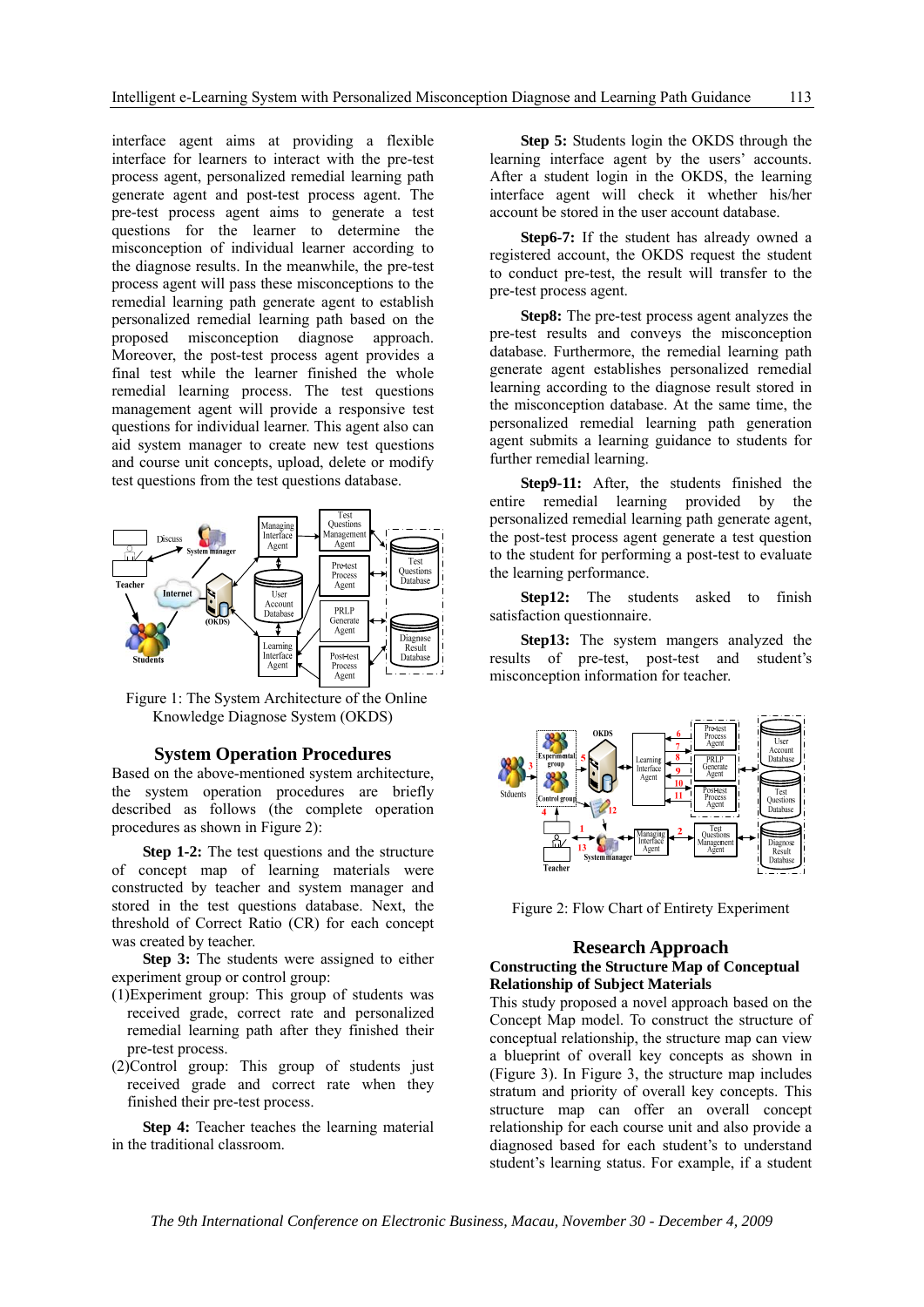fails to learn the concept C3, we will presume that this student did not learn well in concept C3. Then



Figure 3: The Structure Map of Conceptual Relationship of Subject Materials

## **Designing Threshold of Correct Ratio (CR) and Conceptual Weight of Test Questions**

In the domain of programming course, the test questions not only include one concept it usually contain two or more concepts in a question. Therefore, when we construct the relationship among a question and Concepts the Weight of each concept (CW) in a question must predefine. If a test question comprises a single concept, the CW will be expressed by "1". If a test question comprises two or more concepts, the range of CW is less than 1 and the sum of the CW is 1. In addition, each value of CW(Cj) denotes the total strength of concept  $C_j$ ; CORRECT $(C_j)$  is the total strength of the correct answers which are related to  $Ci$ ; and  $CR(Ci) = CORRECT(Ci) / CW(Ci)$ represents the ratio of correct answers to the total strength of concept Cj (Table 1).

Table 1: The Comparison of Designing of Conceptual Weight of Test Questions

| Ouestion                  | Concept |         |                |         |                |  |  |
|---------------------------|---------|---------|----------------|---------|----------------|--|--|
|                           | C1      | C2      | C <sub>3</sub> | C4      | C <sub>5</sub> |  |  |
| $\overline{\mathrm{o}}$ 1 | $-0.25$ | 0.25    | Ō              | 0.25    | $-0.25$        |  |  |
| O2                        | Ō       | 0.25    | $-0.25$        | $-0.25$ | $-0.25$        |  |  |
| O <sup>3</sup>            | 0.25    | $-0.25$ | Ō              | $-0.25$ | 0.25           |  |  |
| O4                        | 0.5     | 0.25    | 0              | 0       | 0.25           |  |  |
| O5                        | 0       | 0.25    | 0.25           | 0.25    | 0.25           |  |  |
| CW                        |         | 1.25    | 0.5            |         | 1.25           |  |  |
| CORRECT                   | 0.75    |         | 0.25           | 0.5     | 0.75           |  |  |
| CR(Cj)                    | 75%     | 80%     | 50%            | 50%     | 60%            |  |  |

In this section, we present a new approach to diagnose learner's misconception base on the Concept Map model. The flow chart of misconception diagnosis is presented in Figure 4. The correct ratio (CR) for concept 1 is  $75\%$  $(CR(C1)=(0.25+0.5)/1=75\%)$ , concept 2 is 80%  $(CR(C2)=(0.25+0.25+0.25+0.25)/1.25=80\%),$ 

concept 3 and concept 4 are 50%, and concept 5 is 60%. If the threshold (γ) is 60% we can find that two concepts' (C3 and C4) CR value less than 60% therefore this student has misconception on C3 and C4. Figure 4 is the flow chart of the process of

this system will suggest this student to learn C2 thoroughly before he/she go to concept C3. misconception diagnosis.

This study allows more than one answer in the test questions and different weight for every concept on correct option. The examples will illustrate in Table 2.

#### **Establishment of Personalization Remedial Learning Path**

At the same time, the system establishes a Personalization remedial learning path for the student in accordance with the structure and relationship of concept map. The flow charts of the process to establish personalization remedial learning path is presented in Figure 5.





Table2: The Illustrative Example of Test Questions in This Study

| No | Question                                                                                                                                                                                                                                                            | Weight of<br>each<br>option                               | corr<br>ect<br>ans<br>wer |
|----|---------------------------------------------------------------------------------------------------------------------------------------------------------------------------------------------------------------------------------------------------------------------|-----------------------------------------------------------|---------------------------|
| Qī | Which is the correct option?<br>(A)Constructor is a method.<br>(B) The object can't<br>automatically call constructor<br>when the Object be produced.<br>(C)Each Constructor have a<br>Constructor of default.<br>(D) The Constructor can accept<br>the parameters. | $(A)Cl = 0.25$<br>$B)C2=0.25$<br>C)C4=0.25<br>$D)C5=0.25$ | AC                        |

According to the previous section this student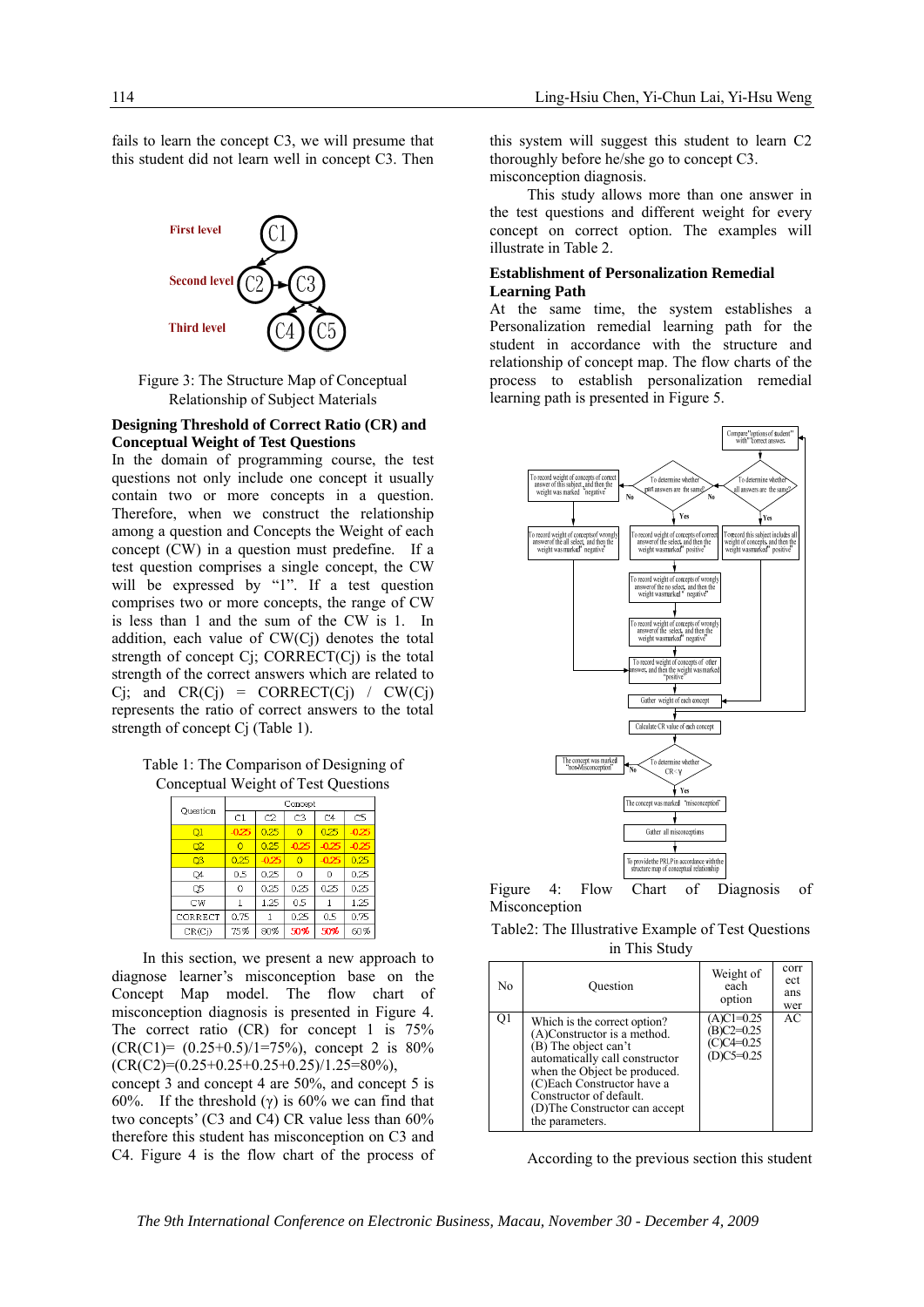has misconception on C3and C4. According to the concept map that constructed in Figure 3, C3 and C4 belong to different learning level (C3 is located in the second level and C4 belong to the third level). Hence, this learner's remedial learning path was constructed based on the order of learning level (from the lower level to the higher level), therefore the personalized remedial learning path for this student is  $C3 \rightarrow C4$ 



Figure 5: Flow Chart of Personalization Remedial Learning Path

### **Experiments**

The detailed experimental design in this study is described as follows.

## **Experiments Design**

This study conducted a true experimental design (pretest-posttest control group design) to review the validity of the treatment. The true experimental design is excellent in showing a cause-and-effect relationship, and random assignment controls for extraneous variables. In addition, the true experimental design has a high internal validity. Therefore, true experimental design is very beneficial to verify the effectiveness for our system.

This study used java programming course to evaluate the efficacy of our system. There are 45 first-grade university students participated in this study. In addition, all 45 students conducted two tests (including a pre-test and a post-test).

#### **The Implemented Online Knowledge Diagnose**

#### **System**

To illustrate how to perform the learning processes using an established PRLP for an individual student, this section will introduces the diagnosis procedure on the implement OKDS. In Figure 6 shows the user's login interface, as a user logins the system. In Figure 7 shows the maintained interface of concepts for the system manager. In Figure 8 shows the maintained interface of test questions for the system manager. In Figure 9 shows the maintained interface of test question items for the system manager. In Figure 10 shows the interface of performing a pre-test for a student. After a student finishes a pre-test, the system will analyze the pre-test results, then the system will established a PRLP for an individual student, that can be designed to guide student in further learning. In Figure 11 displays the experimental group's interfaces that includes PRLP, correct ratio and spend time according to the diagnosis responses of an individual student. In addition, Figure 12 displays the control group's interface that includes correct ratio and spend time according to the diagnosis reposes of an individual student.



Figure 6: The User's Login Interface



Figure 7: The Maintained Interface of Concepts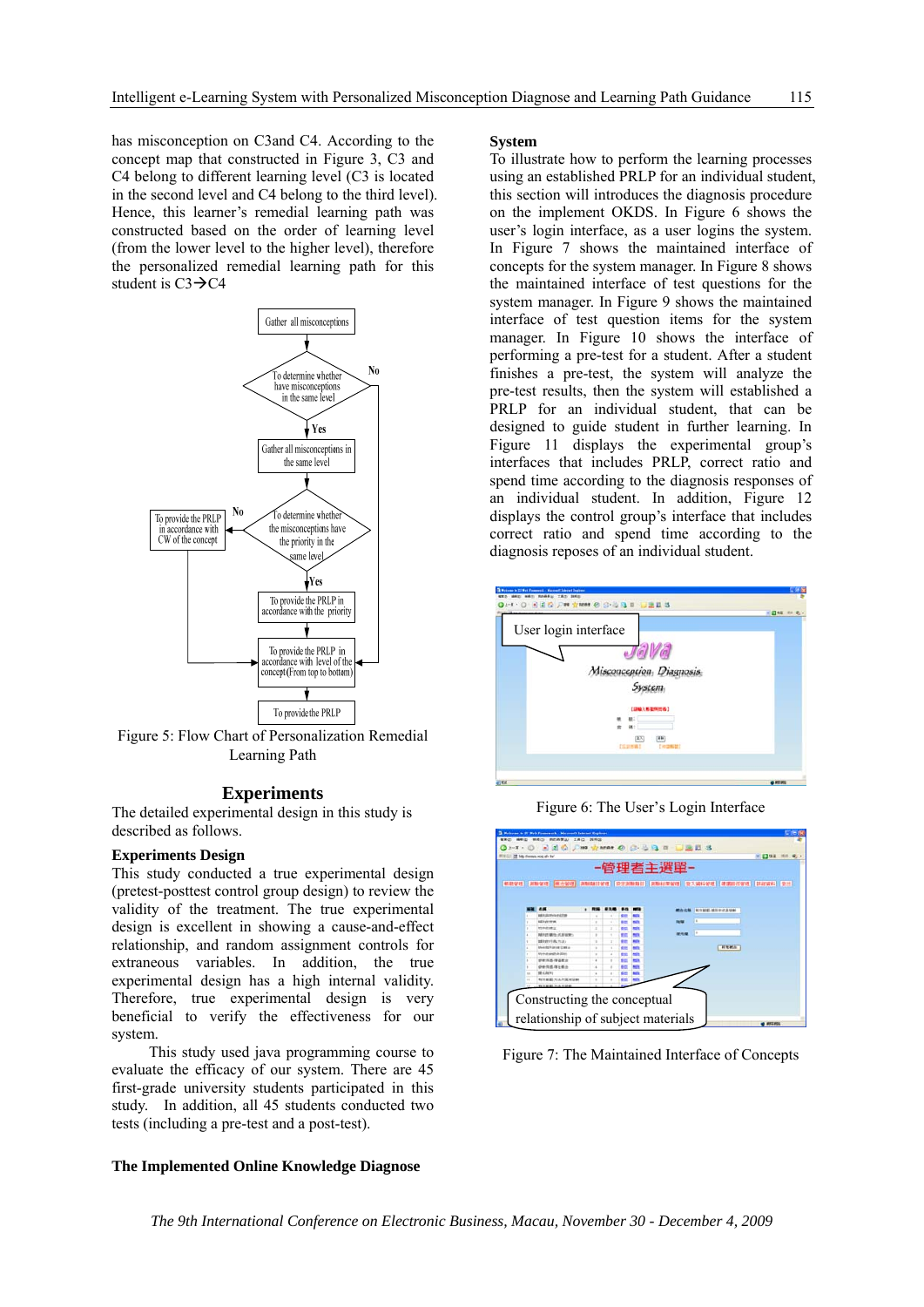

Figure 8: The Maintained Interface of Test



Figure 9: The Maintained Interface of Test Questions Items



Figure 10: The Pre-test for a Student (Test Question)



Figure 11: The Experimental Group's Interface

(Pre-test Result)



Figure 12: The Control Group's Interface (Pre-test Result)

#### **Experiments Analysis**

#### **(1)Pre-test**

The t-test values for the pre-test results as shown in Table 3. According to Table 3 experimental group and control group has not significantly difference in the pre-test score (p-value= $0.962 > 0.05$ ).

Table 3: T-test of Pre-test Results of Experimental Group and Control Group

|              | Item |      |       |        |        |  |
|--------------|------|------|-------|--------|--------|--|
| group        | N    | Mea  | S.D.  | t-valu | p-valu |  |
|              |      | n    |       | e      | e      |  |
| Experiment   |      | 40.4 | 10.44 |        | 0.962  |  |
| al group     |      |      |       | 0.048  |        |  |
| Control      |      | 40.3 | 13.13 |        |        |  |
| group        |      | O    |       |        |        |  |
| * $p < 0.05$ |      |      |       |        |        |  |

## **(2)Post-test**

The t-test values for the post-test results as shown in Table 4. The mean scores of the post-test clearly reveal that experimental group performed better than control group (Mean=68.23>Mean=58.91). Moreover, the p-value is 0.048, which implies that significant difference existed in the post-test (\*p-value  $< 0.05$ ). Therefore, we can conclude that experimental group performed significantly better than control group in the pre-test, conducted before performing the experiment. The significantly reach p-value=0.048. The result, we can conclude that experimental group achieved a better significant improvement compared to control group after receiving learning guidance via a novel approach of misconception diagnose on OKDS system.

Table 4: T-test of Post-test Results of Experimental Group and Control Group

|             | Item        |     |       |         |        |
|-------------|-------------|-----|-------|---------|--------|
| group       |             | Mea | S.D.  | t-value | p-valu |
|             |             | n   |       |         |        |
| Experimenta | $^{\sim}$ 1 | 602 | 14.75 | 2.036   | 0.048  |
|             |             |     | 14.73 |         |        |

*The 9th International Conference on Electronic Business, Macau, November 30 - December 4, 2009*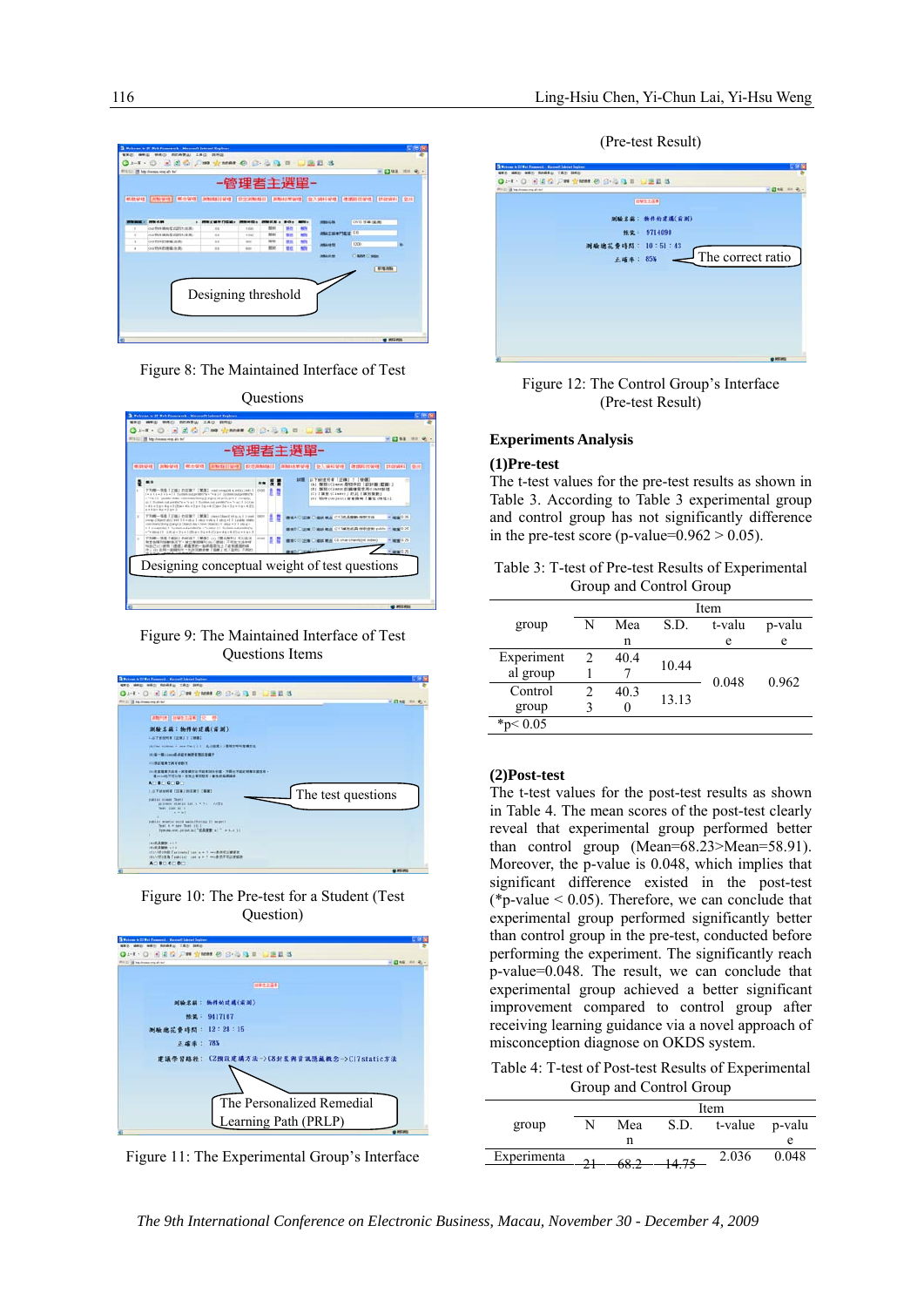| group        |             |      |       |
|--------------|-------------|------|-------|
| Control      | $2^{\circ}$ | 58.9 | 15.54 |
| group        | ۷.          |      |       |
| * $p < 0.05$ |             |      |       |

#### **(3)Satisfaction Analysis**

To understand student's satisfaction attitude toward the OKDS, this study conduct a survey by questionnaire. There are 53 students joined this survey, the valid respondents are 44. There are 9 respondents are invalid, 60% of respondents are male. The tester's age is from 15 to 19 years old. The educational background is under-graduated. There are 5 questions in our questionnaire, included learner's perception of helpful and satisfaction to the learning guidance function.

The experimental group gets significantly higher overall satisfaction than the control group does  $(Mean=20.05>Mean=16.57, p=0.000)$  as shown in Table 5. Similarly, in "Steps to learn a concept in the e-learning system follow a logic sequence" (p=0.012), "Using the e-learning service can improve my learning performance" (p=0.040), "The e-learning system provides the right learning guidance to me" ( $p=0.000$ ), and "The e-learning system provides the individual learning guidance to my request" ( $p=0.000$ ) the experimental group gets significantly higher scores than the control group does.

According to the result, we can find that experimental group has a significant positive perception compare to control group after receiving learning guidance via the OKDS.

Table 5: T-test of Satisfaction of Experimental Group (N=24) and Control Group (N=21)

| Item                                                                                         | Group |       | t     | P        |
|----------------------------------------------------------------------------------------------|-------|-------|-------|----------|
|                                                                                              | EG    | CG    |       |          |
| 1. Steps to learn a concept in the<br>e-learning system follow a logic<br>sequence           | 4.14  | 3.70  | 2619  | $0.012*$ |
| 2. Using the e-learning service<br>learning<br>improve<br>my<br>can<br>performance           | 4.19  | 3.78  | 2.115 | $0.040*$ |
| 3.I find the e-learning service to<br>be useful to me                                        | 4.14  | 3.87  | 1416  | 0.164    |
| e-learning<br>4.The<br>system<br>learning<br>right<br>provides the<br>guidance to me         | 3.86  | 2.83  | 4.966 | $0.000*$ |
| 5. The<br>e-learning<br>system<br>provides the individual learning<br>guidance to my request | 3.71  | 2.39  | 5.207 | $0.000*$ |
| Overall satisfaction                                                                         | 2005  | 16.57 | 5.725 | $0.000*$ |

### **Conclusions**

The research results of this study showed that students provided by personalized remodel learning path had significant progress and higher satisfaction with this system after taking the learning guidance. Consequently, we can conclude that the novel approach proposed by this study can help students to improve their learning performance. In the meanwhile, the results of satisfaction also showed the learners have a positive perception to this system. It implies that provided the PRLP not only can satisfied requirement of individualization, but also can provided a logic sequence in learning process, and can enhanced the learning performance and satisfaction of students. Furthermore, this study reveals the novel approach not only can reach exact misconception diagnose, but also can provide learning guidance properly. Moreover the novel approach also can as a new choice in the on-line knowledge diagnose system building.

#### **Acknowledgments**

The authors would like to thank the National Science Council of the Republic of China, Taiwan for financially supporting this research under Contract No. NSC98-2511-S-324-004-MY2.

#### **References**

- [1] Chen, C. M., Lee, H.M., and Chen, Y. H. "Personalized e-learning system using item response theory," *Computers and Education*, 44, 2005, pp. 237-255.
- [2] Hwang, G. J. "A concept map model for developing intelligent tutoring systems," *Computers and Education*, 40, 2003, pp. 217-235.
- [3] Lambiotte, J. G., Dansereau, D. F., Cross, D. R., and Reynolds, S. B. "Multi-relational semantic maps," *Educational Psychology Review*, 1, 1989, pp. 331-367.
- [4] Lee, C. H., Lee, G. G., and Leu, Y. "Application of automatically constructed concept map of learning to conceptual diagnosis of e-Learning," *Expert Systems with Applications (SCI)*, 36, 2009, pp. 1675-1684.
- [5] Lockyer, L., Patterson, J., and Harper, B. "Measuring effectiveness of health education in a web-based learning environment: A preliminary report," *Higher Education Research & Development*, 18(2), 1999, pp. 233-246.
- [6] Mintzes, J. J., Wandersee, J. H., and Novak, J. D. "Assessing understanding in biology," *Journal of Biological Education*, 35, 2001, pp. 118-124.
- [7] Piaget, J., "The child's conception of movement and speed (G. E. T Holloway, trans.)", London: Routledge & Kegan Paul, 1970.
- [8] Papanikolaou, K. A. and Grigoriadou, M. "Towards new forms of knowledge communication: The adaptive dimension of a web-based learning environment,"